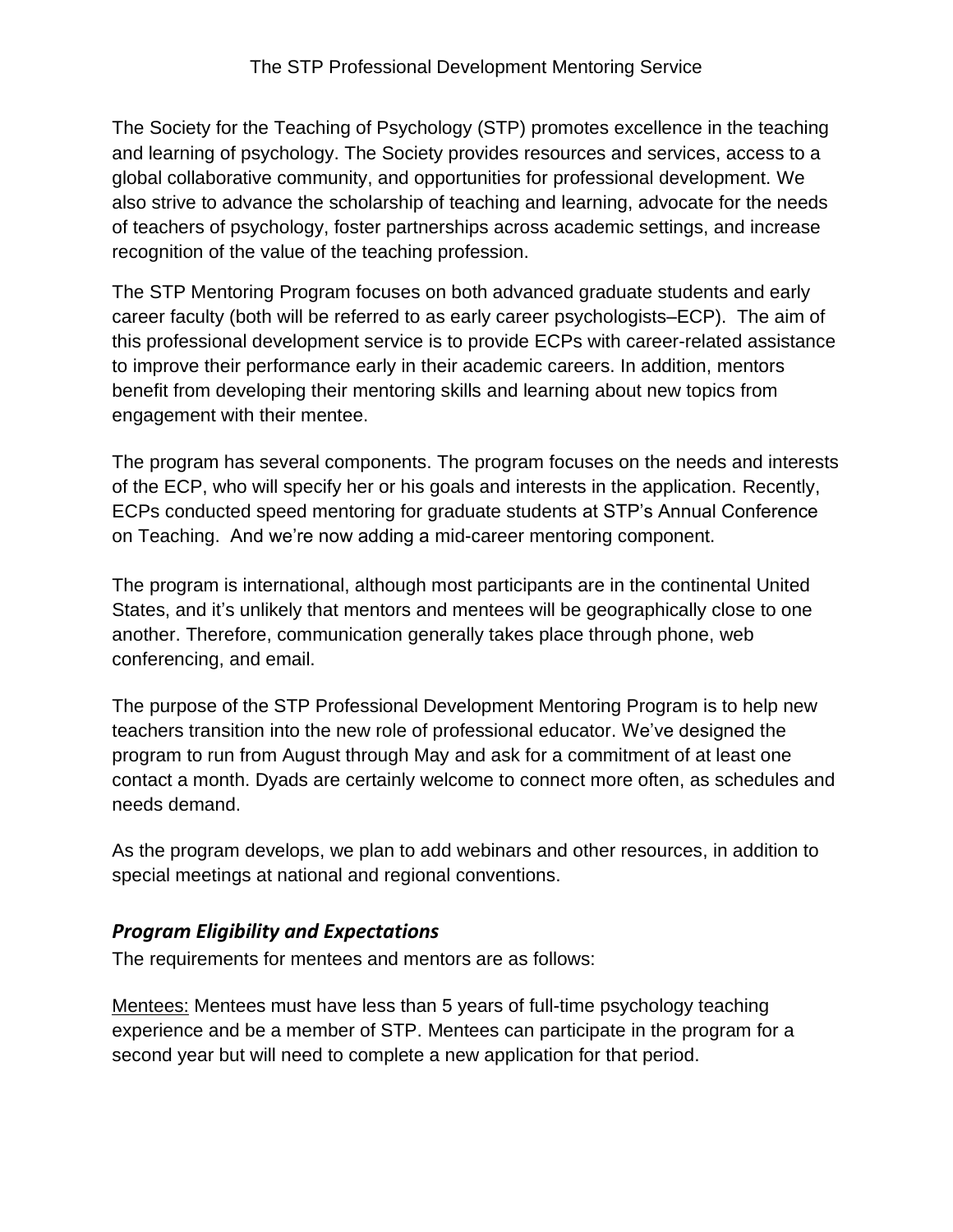Mentors: Mentors are members of STP and have at least 7 years of full-time psychology teaching experience.

Prospective mentors and mentees complete questionnaires that collect information about their current and past teaching experiences, professional development, communication style preferences, interests and more. Our goal is to match dyads based on a mentoring styles and professional needs.

## **Benefits of Participating: Mentees**

New faculty members benefit from STP's Mentoring Program because they have the opportunity to learn from and be supported by an experienced faculty member who is outside of their department and institution, and who is invested in their success. This allows them to get feedback and advice without fear of violating some unspoken norm at their home institutions. Research shows that new faculty who are mentored have an easier transition into the profession and generally have increased job satisfaction. So some of the major benefits include:

- Easier transition
- Safe "harbor"
- Practical "how-to" advice
- Navigation of College rules and regulations (spoken and unspoken)
- Increase in job satisfaction

In order to have a successful mentoring experience, it is helpful for mentees to:

- Have specific questions and concerns for the mentor
- Be realistic in expectations of help mentor can give
- Be considerate of the mentor's time
- Let the mentor know their help is appreciated

## **Benefits of Participating: Mentors**

Mentors benefit from this mentoring relationship as well. Helping a new faculty member transition to the profession can bring personal satisfaction and may even rejuvenate the mentor. It can be exciting to remember one's personal journey into the profession. And the mentoring relationship brings them a close relationship with a new colleague. It's not a one-sided relationship. Among the other benefits to the mentors are:

- Personal satisfaction/fulfillment
- Rejuvenation
- Networking
- Motivation to stay active and current
- Developing new colleagues in a reciprocal relationship